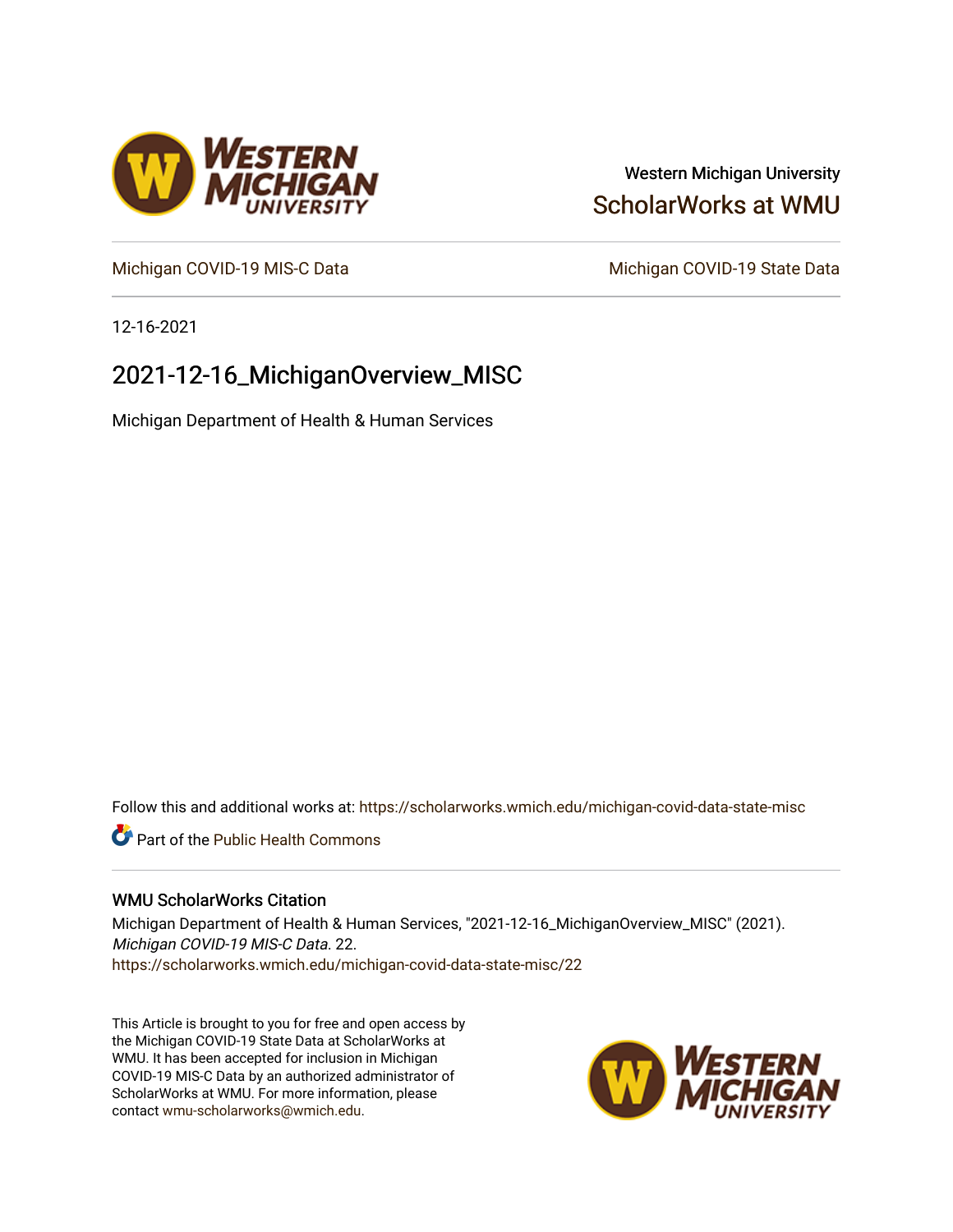# **MIS-C Data and Reporting**

#### **What is MIS-C?**

Multisystem Inflammatory Syndrome in Children (MIS-C) is a condition in children and adolescents under 21 years of age where multiple organ systems become inflamed or dysfunctional which occurs in association with illness. Children with MIS-C may have a fever and various symptoms, including abdominal (gut) pain, vomiting, diarrhea, neck pain, rash, bloodshot eyes, or feeling extra tired. We do not yet know what causes MIS-C. However, many children with MIS-C were infected with the virus that causes COVID-19, or had been around someone with COVID-19.

Health care providers and local health departments are asked to maintain a high degree of suspicion for MIS-C in pediatric and adolescent patients presenting with symptoms similar to Kawasaki Disease or ill individuals who have been previously exposed to COVID-19 with signs and symptoms. Patients have presented with persistent fever\*, hypotension, multiorgan (cardiac, gastrointestinal, renal, hematologic, dermatologic, and neurologic) involvement, and elevated inflammatory markers. Respiratory symptoms have been present in some, but are not a common finding.

\*Persistent fever is a measured fever of 100.4°F (38.0°C) or greater for at least 24 hours, or report of subjective fever lasting at least 24 hours.

#### **Reported Cases of Multisystem Inflammatory Syndrome in Children (MIS-C)**

*Data will be updated on the first and third Thursdays of the month.*

| Multisystem Inflammatory Syndrome in Children (MIS-C) Michigan Data Summary 12/16/2021 |                       |  |  |  |
|----------------------------------------------------------------------------------------|-----------------------|--|--|--|
| # Cases Confirmed and Reported to CDC*                                                 | 196                   |  |  |  |
| MIS-C associated Deaths                                                                | 5 or fewer            |  |  |  |
| Cases admitted to ICU                                                                  | 138 (70.4%)           |  |  |  |
| <b>Onset Date Range</b>                                                                | 4/14/20 to 11/18/2021 |  |  |  |
| Age Range                                                                              | $0-20$ years          |  |  |  |

# \*Meets CDC Case definition **<https://emergency.cdc.gov/han/2020/han00432.asp>**

## **DEMOGRAPHIC INFORMATION (N=196)**

| <b>Age Group</b> | Count  | %     | Race                          | Count | %     |
|------------------|--------|-------|-------------------------------|-------|-------|
| $0-4$ yrs        | 50     | 25.5% | <b>Black/African American</b> | 78    | 39.8% |
| 5-10 yrs         | 79     | 40.3% | Caucasian                     | 83    | 42.3% |
| $>10$ yrs        | 67     | 34.2% | All Others / Unknown          | 35    | 17.9% |
| Gender           | Counts | %     | Ethnicity                     | Count | $\%$  |
| Male             | 117    | 59.7% | Not Hispanic or Latino        | 142   | 72.4% |
| Female           | 79     | 40.3% | Hispanic or Latino            | 16    | 8.2%  |
| <b>Unknown</b>   |        | 0.0%  | <b>Unknown</b>                | 38    | 19.4% |